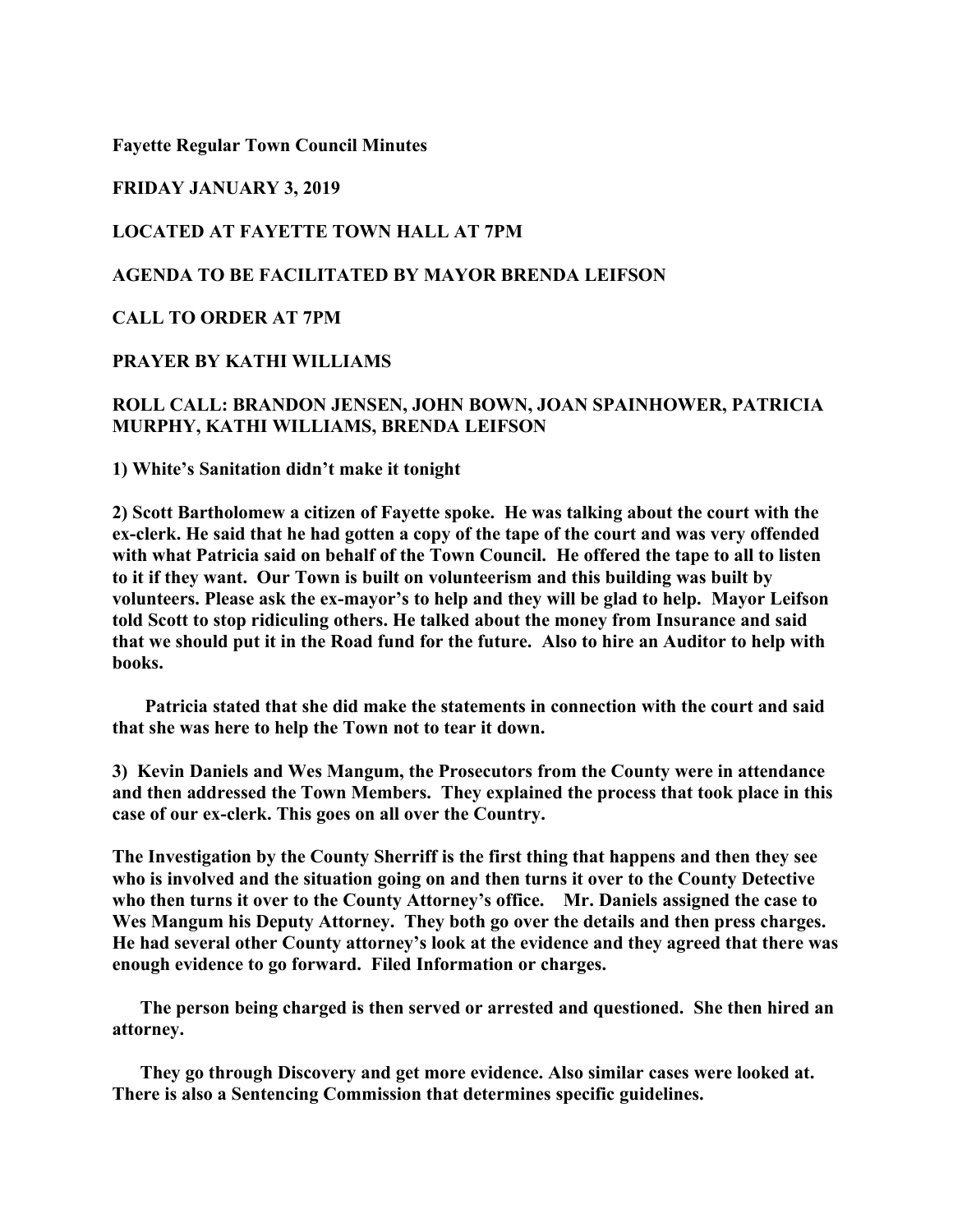**Offered plea deal, 3 3rd degree Felony counts, she pled guilty.** 

**AP&P came up with recommendation of No Jail sentence. The County couldn't get the assessment that they wanted so they needed to get 60 days. The Judge gave her 45 days.**

 **She is back in the Community and she needs to be accepted. We need to get along with her and let it go on. Might take a while to heal.** 

 **The letter that was written was not signed and that was cowardly. We need to put our name on things and admit to our concerns. The Attorney's aren't too concerned with the letter. Thank you!**

**4) Consider Civil Suit. Patricia presented that the State Auditor suggested a Civil Suit. LaMar Bartholomew asked to comment on this issue. He commented that a Suit would be a long process and when we are done we aren't going to be satisfied with the outcome. The Public responded with applause. Town Council asked for show of hands of those who didn't want to do a Civil Suit. Patricia made a motion to not pursue a Civil Suit and John seconded that motion and the council passed the motion.** 

**5) Water Book is the next issue to talk about. Joan suggested forming a committee to put the book back to the original. The certificates are out of order and need to be back together. John makes the motion to form a committee to put the Water Book back together. Joan seconded the motion and it was passed by the Council. The Committee is as follows: Travis Mellor, Bob Bown, Janice Bown, Lila Bartholomew, LaMar Bartholomew, and Joan Spainhower.**

 **Citizen's Comments:**

 **LaMar was hurt by letter and then another letter was sent to Patricia. Be responsible!! STOP it!!!**

 **Dani Bown said that Dave Bown, her husband, has never been Thanked for all of his service to this Town.**

 **We need to get along. Travis Mellor commented that we need to heal and the Community has good ideals and it might take some time, but it will come.**

**6) Minutes need to be passed for November and December. Brandon made motion to past minutes for December. John seconded and the Council passed them. Joan Abstained. Brandon made motion to pass November Minutes, John seconded the motion and the Council passed the motion. Joan Abstained. Minutes were passed for both months.**

**8) Money from Insurance Company, Brandon suggested to put into a Rainy Day fund. We need to put it in a Savings Account. The other money over and above the Savings Account, Patricia suggested hiring an Auditor to help with Checks and Balance System. John would**